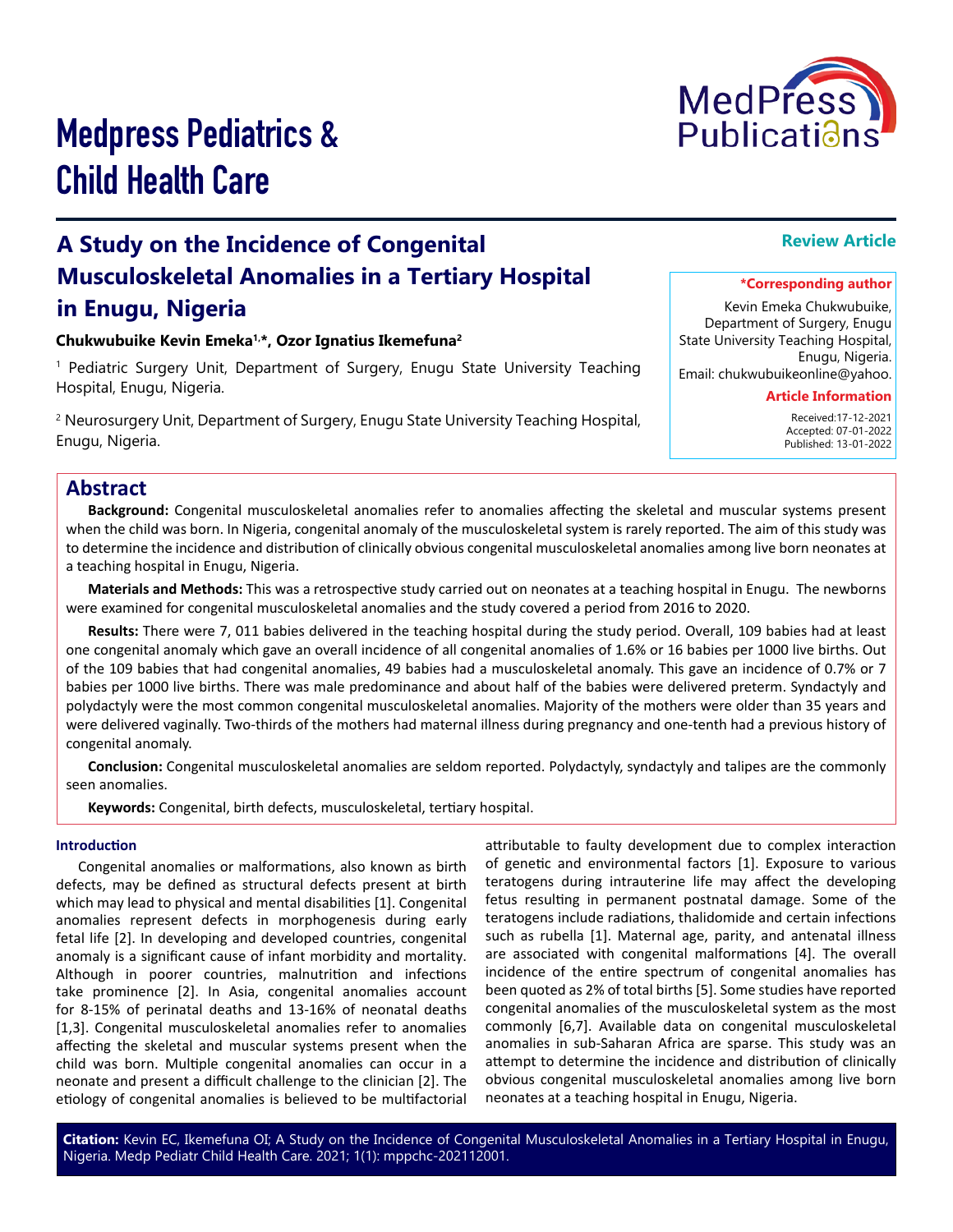#### **Materials and Methods**

This was an observational study carried out at Enugu State University Teaching Hospital (ESUTH), Enugu, Nigeria. The hospital serves the whole of Enugu State, which according to the 2016 estimates of the National Population Commission and Nigerian National Bureau of Statistics, has a population of about 4 million people and a population density of 616.0/km2. The hospital also receives referrals from its neighboring states. Ethical approval was obtained from the ethics and research committees of the hospitals and informed consent was obtained from the patients' mothers. For the purposes of this study, our interest was on clinically obvious and observable abnormality of musculoskeletal system, which was noticed at birth or a few days after birth. All the live babies born in ESUTH during the period of this study were included. Stillborn were excluded from this study. This study covered a period of 5 years, from January 2016 to December 2020.

The protocol of this study conforms to the declaration of Helsinki. All the consecutive children who were born in ESUTH during the study period had a thorough physical examination (general and systemic) performed by a pediatrician and a pediatric surgeon at birth and at 6 weeks postnatal visit. This 2-stage physical examination minimized the error of missing any congenital anomalies of the musculoskeletal system. Diagnosis of congenital anomalies of the musculoskeletal system was based only on clinical evaluation of the babies by the pediatrician and pediatric surgeon. Investigations such as radiography, ultrasonography, and computed tomography scan and magnetic resonance imaging of the skeletal system were not performed.

For each patient, the following data were collected: Maternal age, gestational age of the pregnancy before delivery (term/ preterm), baby's birth weight and mode of delivery. Baby's birth weight greater or equal to 2.5 kilograms (kg) were considered to be normal while birth weight less than 2.5 kg were considered as low birth weight. Babies born at less than 37 completed weeks, calculated from the first day of last menstrual period, were considered preterm while babies born at or after 37 completed weeks were considered term. Other data collected include family history of congenital anomaly, maternal comorbidities such as diabetes/hypertension and use of herbs in early pregnancy.

#### **Data Analysis:**

Statistical Package for Social Science (SPSS) for Windows version 23 (IBM Corp., Armonk, NY) was used for data entry and analysis. Data were expressed as percentages, medians and means

#### **Results:**

#### **Patents' demographics:**

A total of 7, 011 babies were delivered during the study period, of whom 109 had at least one congenital anomaly. This gives an overall incidence of all congenital anomalies of 1.6% or 16 babies per 1000 live births. Out of the 109 babies that had congenital anomalies, 49 babies had a musculoskeletal anomaly. This gave an incidence of 0.7% or 7 babies per 1000 live births. Congenital anomalies of the musculoskeletal system accounted for 38.9% of all the systems.

There were 31 (63.3%) males and 18 (36.7%) females. Twentyeight (57.1%) babies were term and 21 (42.9%) were preterm babies. Twenty-five (51%) babies weighed 2.5 kilograms and above while 24 (49%) babies weighed less than 2.5 kilograms.

# **Distribution of congenital musculoskeletal anomalies (n=49):**

This illustrated in Table 1.

**Table 1:** Pattern of the congenital musculoskeletal anomalies.

| <b>Congenital anomalies</b>   | <b>Number of patients</b> | Percentage     |
|-------------------------------|---------------------------|----------------|
| Syndactyly/Polydactyly        | 14                        | 28.5           |
| Talipes (club foot)           | 6                         | 12.2           |
| Pes planus (pes planus)       | 5                         | 10.2           |
| Pectus carinatum/excavatum    | 4                         | 8.2            |
| Rocker Bottom foot            | 4                         | 8.2            |
| Congenital Scoliosis/Kyphosis | 4                         | 8.2            |
| Webbed toes                   | 4                         | 8.2            |
| Amelia/Phocomelia             | $\mathcal{P}$             | 4.1            |
| Arachnodactyly                | $\overline{2}$            | 4.1            |
| Craniofacial abnormalities    | $\overline{2}$            | 4.1            |
| Prune belly syndrome          | 1                         | $\overline{2}$ |
| Aphalangia                    | $\mathbf{1}$              | $\overline{2}$ |

#### **Maternal Parameters:**

The possible maternal variables are shown in Table 2.

**Table 2:** Profile of maternal parameters.

| <b>Maternal factors</b>                                   | Number of<br><b>Patients</b> | Percentage |  |
|-----------------------------------------------------------|------------------------------|------------|--|
| Maternal age                                              |                              |            |  |
| Less than 35 years                                        | 11                           | 22.4       |  |
| 35 years and above                                        | 38                           | 77.6       |  |
| Mode of delivery                                          |                              |            |  |
| Vaginal                                                   | 31                           | 63.30%     |  |
| Caesarian section                                         | 18                           | 36.70%     |  |
| History of maternal illnesses e.g. diabetes, hypertension |                              |            |  |
| No                                                        | 33                           | 67.3       |  |
| Yes                                                       | 16                           | 32.7       |  |
| History of previous congenital anomaly/consanguinity      |                              |            |  |
| No                                                        | 44                           | 89.8       |  |
| Yes                                                       | 5                            | 10.2       |  |
| Use of herbal concoction                                  |                              |            |  |
| No                                                        | 28                           | 57.1       |  |
| Yes                                                       | 21                           | 42.9       |  |

#### **Prenatal diagnosis:**

Four (8.2%) patients had their musculoskeletal anomaly diagnosed prenatally during antenatal ultrasound scan. Two were polydactyly and the other 2 were talipes. Not all the patients had antenatal scan: Some mothers (50%) were unbooked. In addition, some of the congenital musculoskeletal anomalies may have been missed during antenatal scan depending on the experience and expertise of the sonographer. Antenatal anomaly scan is not routinely performed in developing low-income country like Nigeria.

#### **Discussion**

Interest in congenital malformations goes back to the dawn of history. William Harvey in his study on the possible causes of congenital malformations documented the teratologic phenomena and disturbance of fetal development [8]. According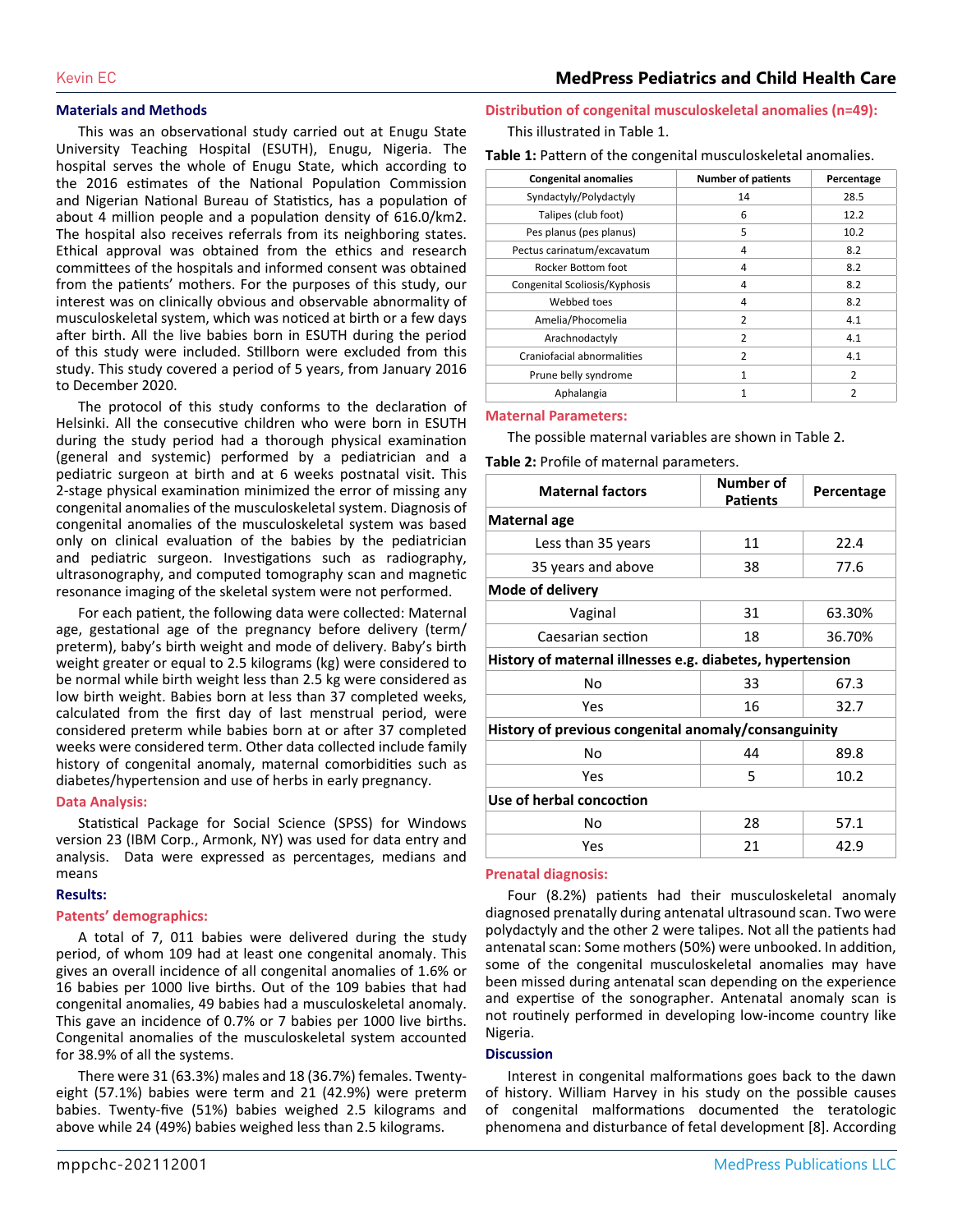to the World Health Organization (WHO) document of 1972, congenital malformation should be confined to structural defect that are at birth [9]. However, in 2012, WHO included structural and functional anomalies including metabolic disorders as congenital abnormalities [10]. Our interest in the present study is on the structural musculoskeletal defects that are present at birth.

The overall incidence of congenital anomalies documented in the current study is comparable to the report of other series on congenital anomalies [10,11]. However, other authors reported lower and higher incidence rates of congenital anomalies [12,13]. The difference in incidence rates may be due to the discrepancies in detailed search and investigations performed for congenital anomalies in the different studies. The specific type of congenital anomaly may also determine its incidence. The incidence of congenital anomalies may vary over time or with geographical location [10].

Congenital musculoskeletal anomalies accounted for about one-third of all the anomalies in the current study and this is consistent with the report of Agrawal et al [1]. One study from Iraq reported musculoskeletal anomaly as accounting for onefourth of all congenital anomalies [12]. The setting and period of the study may explain these differences. There are temporal and spatial differences in specific types of congenital anomalies. Congenital anomalies of the musculoskeletal system can be as high as 40% of all the anomalies [14].

Syndactyly and polydactyl were the most common congenital musculoskeletal anomalies recorded in the present study. This finding is in agreement with the report of a study from Korea [15]. Howbeit, other studies reported talipes as the most common [4, 10]. Daldrup et al reported dislocation of the hip as the most common congenital musculoskeletal anomaly [16]. The age group of the patients assessed may determine the predominant musculoskeletal anomaly obtained. For instance, the mild form of talipes equinovarus (unilateral postural clubfoot) may not be classically evident at birth. In comparison, polydactyly is easily noticed even by the child's parents.

In the current study, majority of the mothers whose children had musculoskeletal anomalies were older than 35 years. One study from Latvia reported that the prevalence rate of congenital anomalies increased depending on the maternal age [17]. The authors documented that there is higher proportion of preterm births and low birth weights among mothers aged 35 years and above [17]. Ironically, Goetzinger et al reported that advanced maternal age is associated with overall decreased risk for major congenital anomalies [18]. These findings may suggest that the "all or nothing" phenomenon plays a robust role in embryonic development with advancing oocyte age, with anatomically normal fetuses more likely to survive [18]. About two-thirds of the babies with congenital musculoskeletal anomalies, in the index study, were delivered vaginally. Some congenital musculoskeletal anomalies such as polydactyly may not determine the method of delivery. The mode of delivery is determined by obstetric, maternal and fetal concerns.

Maternal diseases such as gestational diabetes mellitus and hypertension may be involved in congenital anomalies. About one-third of the studied patients' mothers had a history of one illness or the other. Giardina et al reported association between the fetus and the mother during intrauterine life; they reported that maternal diseases may have negative impact on the fetus [19]. Maternal diabetes has toxic effects on the development of the embryo and the risk of congenital malformation is increased by three- to four folds [20].

History of previous congenital anomaly/consanguinity is an important consideration when evaluating patients with congenital abnormalities. Ameen et al reported the relevance of maternal history of previous congenital anomalies and the risk of the progeny having congenital anomalies [13]. Most congenital anomalies may be sporadic as only 10% of our patients had a previous history of having had a baby with congenital anomalies.

About half of the mothers whose children had congenital musculoskeletal anomalies took some herbs during their pregnancy. Illamola et al reported the association between the use of herbal medicine during pregnancy and congenital malformations [21]. Laelago reported that most of the women took the herbal medicine in an effort to treat nausea and vomiting [22].

Congenital musculoskeletal anomalies may be diagnosed prenatally. Fordham et al reported that subtle musculoskeletal anomalies become more recognizable in the second and third trimester [23].

#### **Conclusion**

Congenital musculoskeletal anomalies are seldom reported. Polydactyly, syndactyly and talipes are the commonly seen anomalies. Gestational diseases such as diabetes should be well treated before and during pregnancy. Intake of herbal concoctions by pregnant women is to be discouraged and antenatal anomaly scan for in-utero detection of congenital anomalies should be encouraged.

#### **References:**

- 1. [Agrawal D, Mohanty BB, Sarangi R, Kumar S, Mahapatra](https://www.ncbi.nlm.nih.gov/labs/pmc/articles/PMC4079988/) [SK, Chinara PK. Study of incidence and prevalence of](https://www.ncbi.nlm.nih.gov/labs/pmc/articles/PMC4079988/) [musculoskeletal anomalies in a tertiary care hospital of](https://www.ncbi.nlm.nih.gov/labs/pmc/articles/PMC4079988/) [eastern India. J Clin Diagn Res. 2014; 8\(5\): AC04-AC6.](https://www.ncbi.nlm.nih.gov/labs/pmc/articles/PMC4079988/)
- 2. [Taksande A, Vilhekar K, Chaturvedi P, Jain M. Congenital](https://pubmed.ncbi.nlm.nih.gov/21206705/) [malformations at birth in Central India: A rural medical](https://pubmed.ncbi.nlm.nih.gov/21206705/) [college hospital based data. India J Hum Genet. 2010;](https://pubmed.ncbi.nlm.nih.gov/21206705/) [16\(3\): 159-163.](https://pubmed.ncbi.nlm.nih.gov/21206705/)
- 3. Bhat BV, Ravikumara M. Perinatal mortality in India-Need for introspection. Indian J Maternal and Child Hlth. 1996; 7: 31-33.
- 4. [Agrawal SS, Singh U, Singh PS, Singh SS, Das V, Sharma](https://pubmed.ncbi.nlm.nih.gov/1774092/) [A et al. Prevalence and spectrum of congenital](https://pubmed.ncbi.nlm.nih.gov/1774092/) [malformations in a prospective study at a teaching](https://pubmed.ncbi.nlm.nih.gov/1774092/) [hospital. Indian J Med Res. 1991; 94: 413-419.](https://pubmed.ncbi.nlm.nih.gov/1774092/)
- 5. [Smith DW. Recognizable patterns of human](https://pubmed.ncbi.nlm.nih.gov/7070116/) [malformation. Genetics, embryology and clinical](https://pubmed.ncbi.nlm.nih.gov/7070116/) [aspects. Third edition. Major Probl Clin Pediatr. 1982;](https://pubmed.ncbi.nlm.nih.gov/7070116/) [7: 1-653.](https://pubmed.ncbi.nlm.nih.gov/7070116/)
- 6. [Singh M, Sharma NK. Spectrum of congenital](https://www.semanticscholar.org/paper/Spectrum-of-congenital-malformations-in-the-newborn-Singh-Sharma/dcb04192c6cc5b001d40acc18d3b1d96d28c5b59) [malformations in the newborn. Indian J Pediatr. 1980;](https://www.semanticscholar.org/paper/Spectrum-of-congenital-malformations-in-the-newborn-Singh-Sharma/dcb04192c6cc5b001d40acc18d3b1d96d28c5b59) [47: 239-244.](https://www.semanticscholar.org/paper/Spectrum-of-congenital-malformations-in-the-newborn-Singh-Sharma/dcb04192c6cc5b001d40acc18d3b1d96d28c5b59)
- 7. [Chaturvedi P, Banerjee KS. Spectrum of congenital](https://pubmed.ncbi.nlm.nih.gov/2633992/) [malformations in the newborns from rural Maharashtra.](https://pubmed.ncbi.nlm.nih.gov/2633992/) [Indian J Pediatr. 1989; 56\(4\): 501-507.](https://pubmed.ncbi.nlm.nih.gov/2633992/)